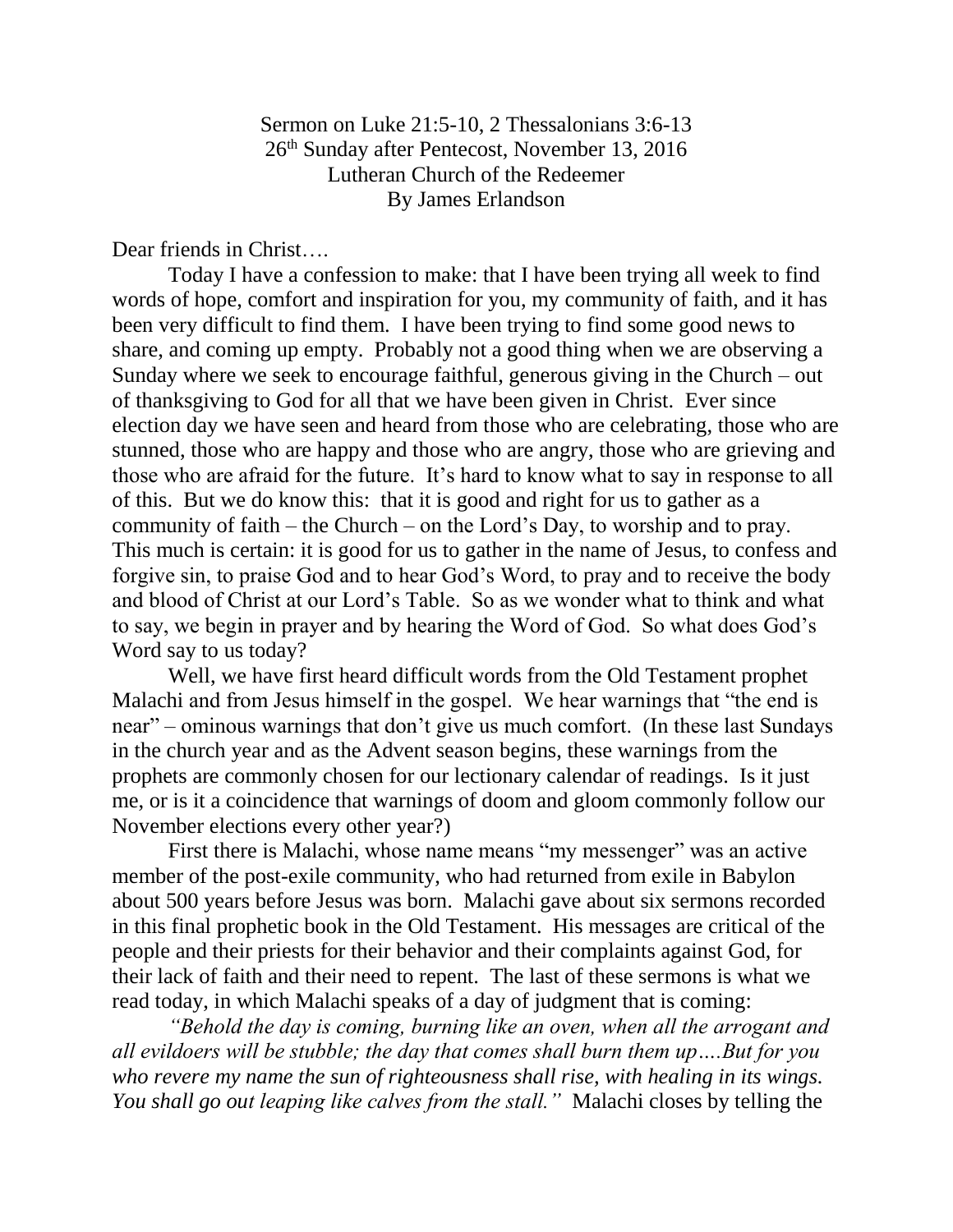people to remember the teachings of Moses, and promises that the God will send the prophet Elijah before the day of the Lord comes – so he ends on a more positive note! For the Jewish people have this expectation from those early days of the prophet Elijah's return – and continue the custom today of having an empty place set for Elijah at the Passover table. In a few Sundays we will see how the gospel writers saw the appearance of John the Baptist in the wilderness as the possible return of Elijah, preaching the gospel of repentance and forgiveness of sins, preparing for the coming of Jesus. But with Malachi we first hear this messenger of God, who was sent to "prepare the way of the Lord – who will come like a refiner's fire, to purify the descendants of Levi" (as hear in the music of Handel's *Messiah!).*

The gospel lesson from Luke quotes words from Jesus said in Jerusalem, after Palm Sunday, but shortly before his arrest and crucifixion. He had been teaching in the Temple and had just seen the rich people place their gifts into the treasury for the poor. Then he saw a poor widow put her offering in – just two copper coins – and told his disciples that her offering was greater than all of those rich folks who gave out of their abundance, but she had shared all that she had to live on, out of her poverty.

And then his disciples remarked how beautiful the Temple was, how grand it was with such large stones – and Jesus said *"the days will come when not one stone will be left upon another; all will be thrown down."* So, was Jesus predicting the future fall of Jerusalem here? Who knows? Those were intense days, when the people of Jerusalem and all Palestine lived under Roman occupation, and talk of revolution was in the air. We do know that the Temple did come down, when the Romans destroyed Jerusalem during the Jewish revolt in 70 A.D., about 40 years after Jesus' crucifixion. Luke wrote this gospel about 15 years after Jerusalem's destruction, so this cataclysmic event must have been on his mind, and those of his readers. Perhaps it was more a *reflection* on such terrible events, rather than a *prediction* of them. Much like the events of September 11, 2001 are remembered vividly by us today, 15 years later, as well as the election five days ago that is so fresh on our minds. When Jesus' disciples asked him "when will this be?", Jesus didn't give them a time or a date. That was unknown. He simple told them not to be afraid when they heard of such things happening – of wars and insurrections – but to use those times as *opportunities to testify!*

Now, such passages as these about the end times are frequently abused and misinterpreted by preachers and false prophets. In our own era, television evangelists have called the tragedy of 9-11 God's judgment on our nation for the "secularization of America" and "lifestyles" of people which they disapprove. They did the same when hurricane Katrina hit New Orleans in 2005 (disregarding the fact that the hurricane destroyed churches as well as cities). No doubt there are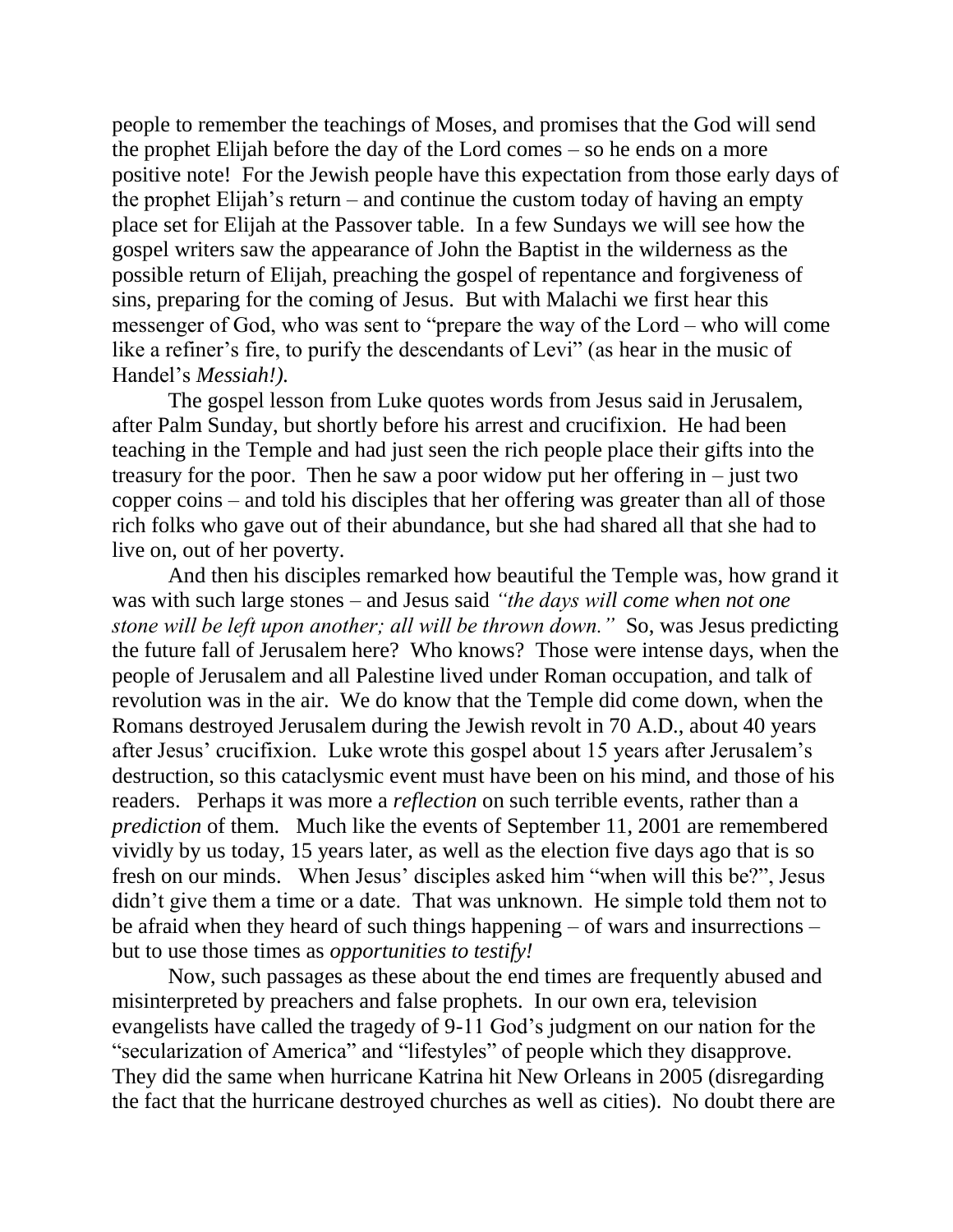those who see every natural disaster or war as a sign of God's judgment on wayward human beings, disregarding the compassion and care which God has for all suffering human beings – and the work of the faithful who provide this care.

So how should we interpret such biblical passages about disasters that strike human beings today? What clues do we see from Jesus in his own words? Well, we see them in the words "do not be terrified", "beware that you are not led astray," and "this will give you an opportunity to testify". Testify to what? That we are not afraid because we are the Lord's, we belong to God, and that God is with us, whatever happens in this world. Jesus warned the disciples that they would be persecuted, and hauled before the courts to testify to the faith – but to have courage, because *"not a hair of your head will perish. By your endurance you will gain your souls."* Once again, was this a prediction or a reflection?

Finally, a word about the second lesson, from Paul's letter to the church in Thessalonica. Evidently there was an issue in the church over those who took literally the testimony that "Christ is coming soon" and stopped working, in order to pray. They were idle, letting others do the work in order that everyone be fed. What was more faithful – to pray and wait for the Lord, or to work in the fields, if the world were soon to end? Well, people throughout the ages have misinterpreted this passage also, seeing in Paul's words condemnation against those who were idle and didn't work. But instead of condemning them, Paul actually encouraged them in the midst of their prayers and patient waiting,to quietly do their work and earn their own living, just as he was doing. And he implored the whole church to *"not be weary in doing what is right"!* Which also means that the church should continue to care for those who are vulnerable and in need, as a witness to the Lord who cares for everybody – who heals the sick, feeds the hungry and clothes the naked. (This was uncommon in the Roman Empire.) And do not judge others lest we be judged, for this is the work of the Church, the Body of Christ.

 So after looking through the scripture texts assigned for this Sunday for preaching, and after all that has happened this week on election day and since, the most fitting words I found have come from this passage:*"Brothers and sisters: do not be weary in doing what is right."*

It's simple and concis*e*. Whether you are talking about stewardship of time, talent and treasure in our daily lives, or dealing with the stress and challenges of living in a world overwhelmed by electoral politics and division (when 50 percent of the people will be disappointed every time), these words are helpful. And even better, we receive them as good news! There is no shame in them – they are simply an encouragement from the apostle Paul to never get tired doing what is right and good! In these days when there is so much anger, disappointment, and blame going around, when we are searching for our direction as a Church, and what to do with our resources, the words of our Lord are clear: *love one another!*